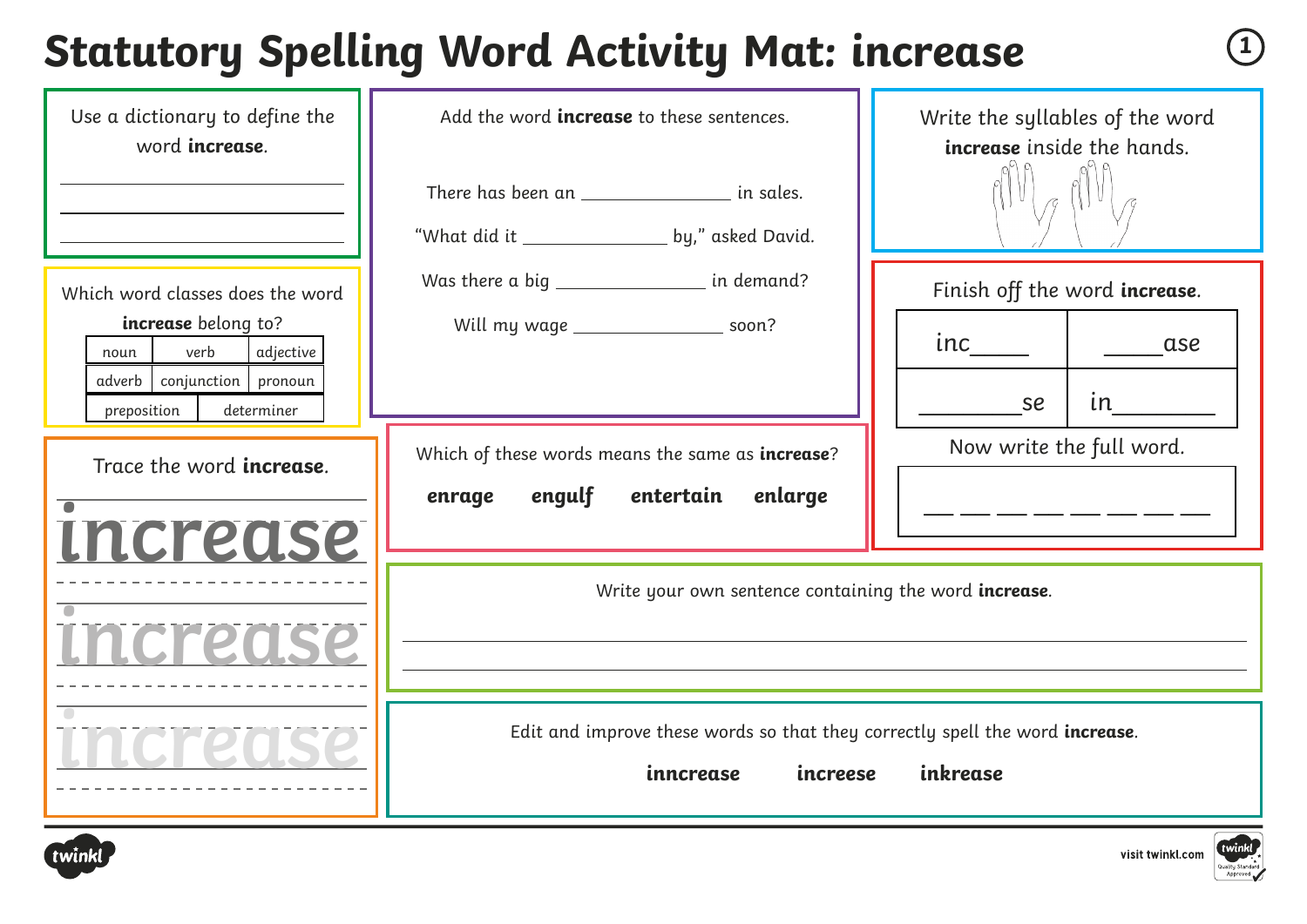## **Statutory Spelling Word Activity Mat: important <sup>2</sup>**

| Use a dictionary to define the<br>word important.                                               |  | Add the word important to these sentences.                                                   | Write the syllables of the word<br>important inside the hands.                              |
|-------------------------------------------------------------------------------------------------|--|----------------------------------------------------------------------------------------------|---------------------------------------------------------------------------------------------|
|                                                                                                 |  | It is __________________ to protect wildlife.<br>"I am ___________!" the celebrity declared. |                                                                                             |
| Which word class does the                                                                       |  | Is your question ________________?                                                           | Finish off the word important.                                                              |
| word <i>important</i> belong to?<br>verb<br>adjective<br>noun<br>adverb   conjunction   pronoun |  |                                                                                              | tant                                                                                        |
| preposition<br>determiner<br>Trace the word important.                                          |  | Which of these words means the same<br>as important?                                         | im<br>nt<br>Now write the full word.                                                        |
| important                                                                                       |  | signature significant<br>signals singular                                                    |                                                                                             |
|                                                                                                 |  |                                                                                              | Write your own sentence containing the word important.                                      |
|                                                                                                 |  | importent<br>inportant                                                                       | Edit and improve these words so that they correctly spell the word important.<br>imporetunt |



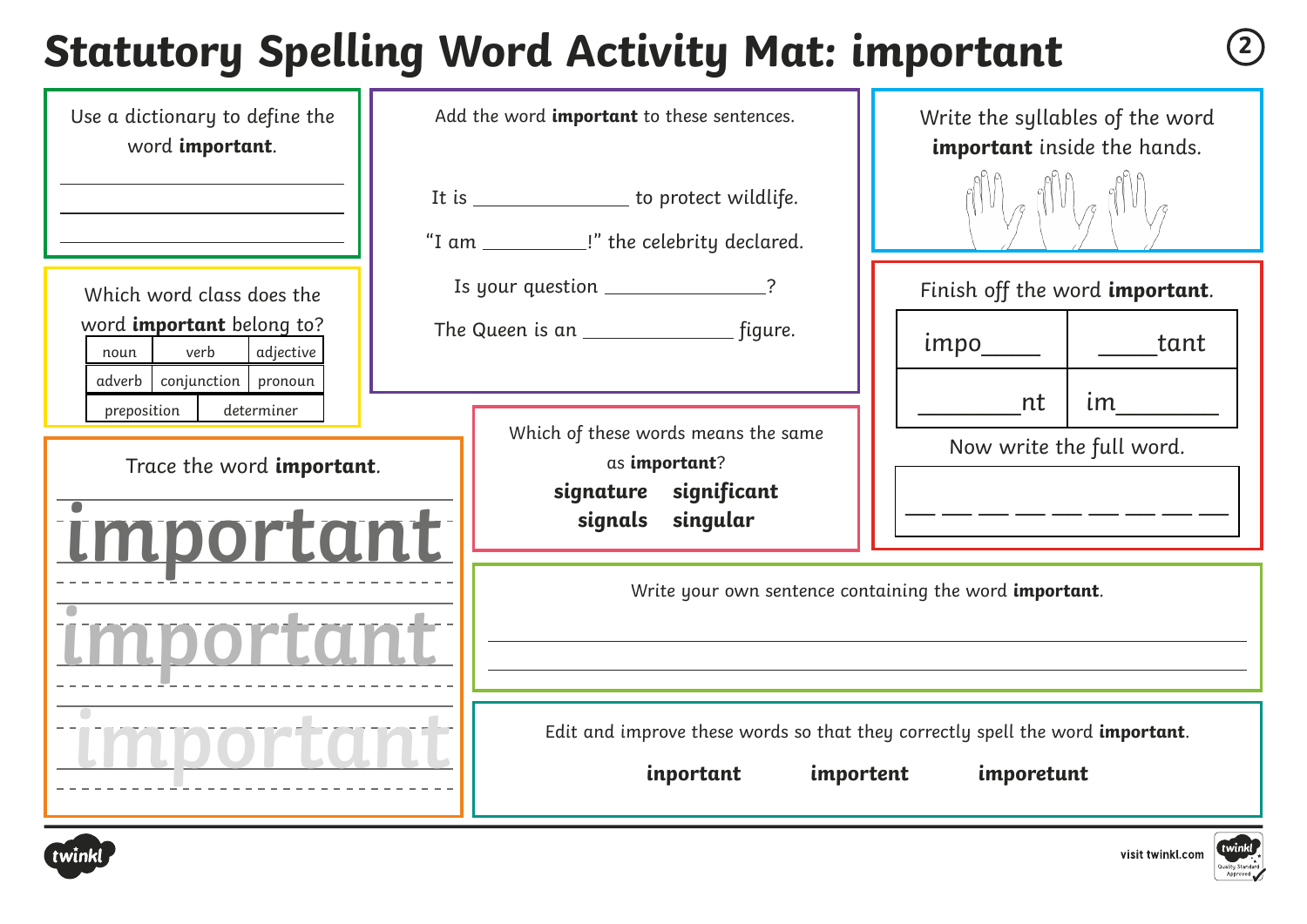#### **Statutory Spelling Word Activity Mat: interest <sup>3</sup>**

| Use a dictionary to define the<br>word interest.                                                                                                    | Add the word <b>interest</b> to these sentences.                                                    | Write the syllables of the word<br>interest inside the hands.             |
|-----------------------------------------------------------------------------------------------------------------------------------------------------|-----------------------------------------------------------------------------------------------------|---------------------------------------------------------------------------|
|                                                                                                                                                     | I took an _______________ in the topic.<br>"What is the rate of ___________?" asked Nat.            |                                                                           |
| Which word classes does the<br>word interest belong to?<br>adjective<br>verb<br>noun<br>adverb   conjunction   pronoun<br>preposition<br>determiner | The deal is not of public ______________.                                                           | Finish off the word interest.<br>inte____<br>est<br>t                     |
| Trace the word interest.<br>interest                                                                                                                | Which of these words means the same as interest?<br>privilege<br>benefit<br>negligent<br>curiosity  | Now write the full word.<br>للتنا لتنبيت التنبيب التنبيب التنبيب والمنتقل |
| nterz                                                                                                                                               | Write your own sentence containing the word <b>interest</b> .                                       |                                                                           |
|                                                                                                                                                     | Edit and improve these words so that they correctly spell the word interest.<br>intrest<br>inturest | intarest                                                                  |



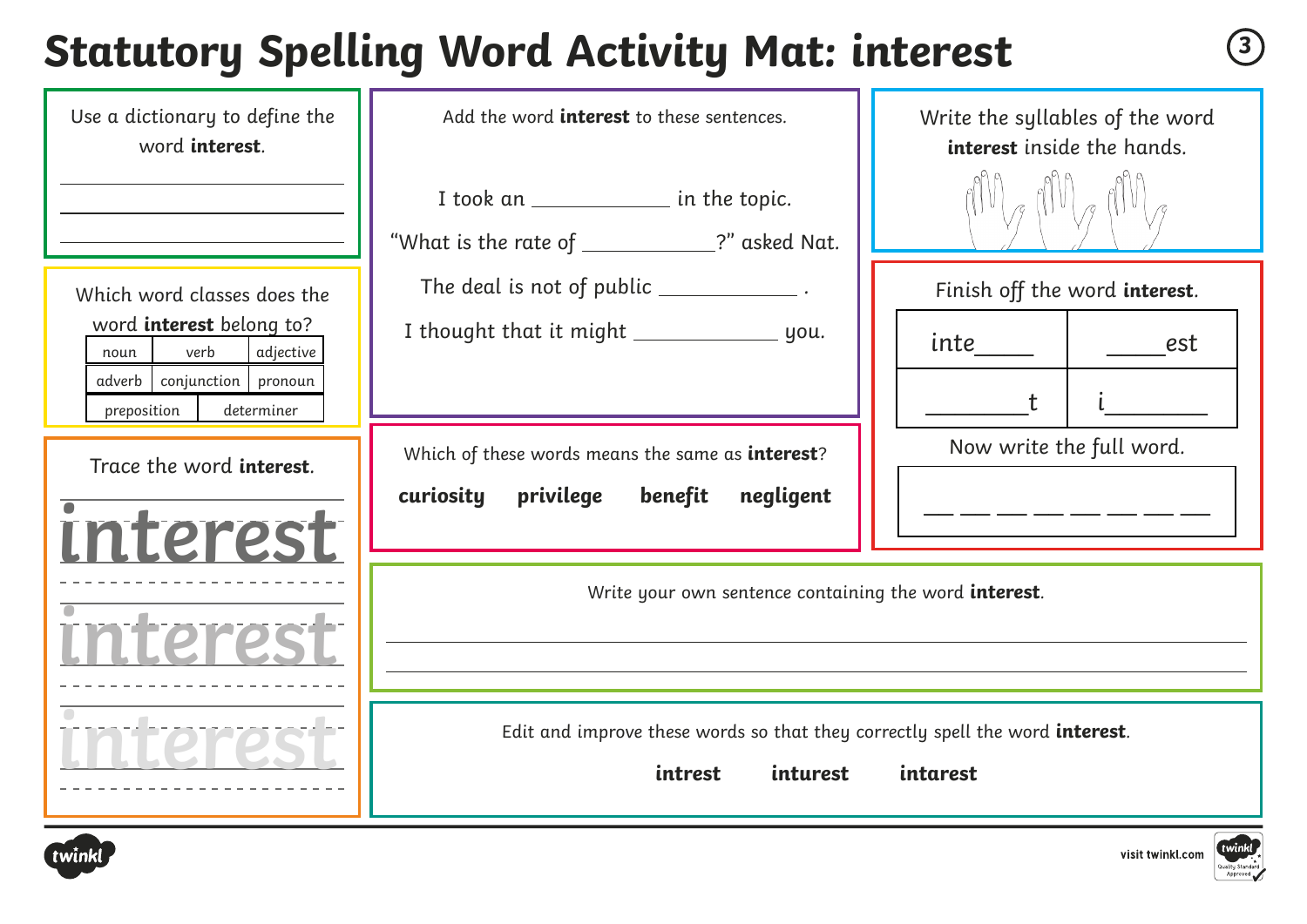## **Statutory Spelling Word Activity Mat: island <sup>4</sup>**

| Use a dictionary to define the<br>word <i>island</i> .                                                                                           | Add the word <b>island</b> to these sentences.<br>We visited a tropical ____________.<br>"Which _____________________ is this?" asked                                   | Write the syllables of the word<br>island inside the hands. |
|--------------------------------------------------------------------------------------------------------------------------------------------------|-------------------------------------------------------------------------------------------------------------------------------------------------------------------------|-------------------------------------------------------------|
| Which word class does the<br>word island belong to?<br>verb<br>adjective<br>noun<br>conjunction   pronoun<br>adverb<br>preposition<br>determiner | the quide.<br>I live on a deserted _____________.                                                                                                                       | Finish off the word island.<br>nd nd<br>d                   |
| Trace the word island.<br><b>ISIdno</b>                                                                                                          | What is the longest new word you can make out of the<br>letters in the word island?                                                                                     | Now write the full word.                                    |
|                                                                                                                                                  | Write your own sentence containing the word island.<br>and the control of the control of the control of the control of the control of the control of the control of the |                                                             |
|                                                                                                                                                  | Edit and improve these words so that they correctly spell the word island.<br>iland<br>ighlund<br>ilend                                                                 |                                                             |